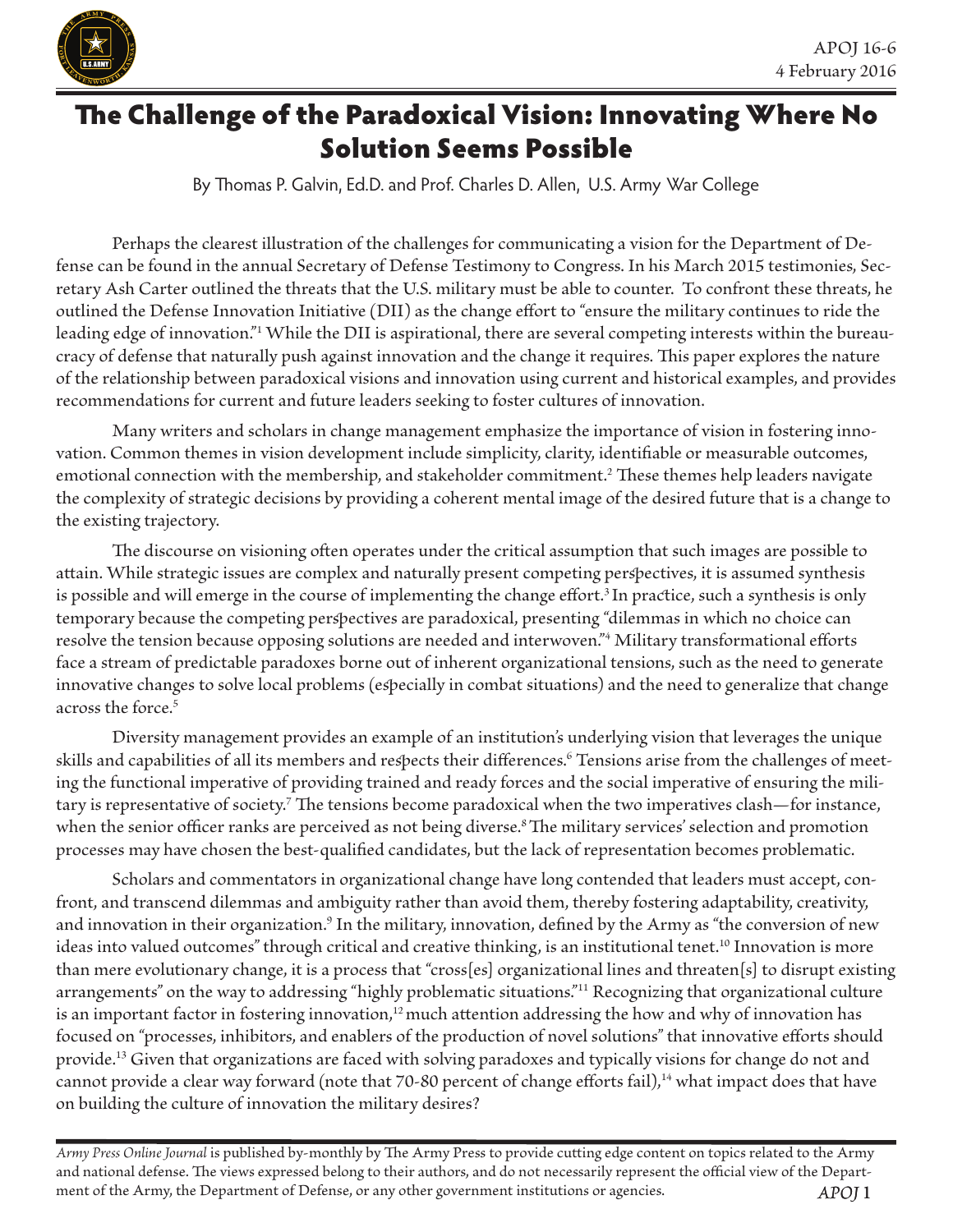

## **Vision and Paradox**

The roles of vision are two-fold: a mental image of the future and compelling need to move the organization toward it,<sup>15</sup> or a "guiding philosophy.<sup>"16</sup> The purpose of vision is to create "energy, commitment, and belonging" and the expression of that vision, called the vision statement, "provides a sense of ultimate purpose, direction, and motivation for members and activities within an enterprise."17 The statement is "the articulation" of a vision and output of the visioning process,<sup>18</sup> but is too often inappropriately treated as the equivalent of a vision.

Simplicity and clarity are among the characteristics often attributed to quality vision statements conveying a common understanding of the desired future and goals to achieve it.<sup>19</sup> These are difficult to achieve when the vision is rooted in complex, ill-structured problems with competing perspectives. A vision statement that aligns with one perspective over the other or satisfies neither risks failing to garner commitment. The organization thus diverts energy toward overcoming resistance and away from implementing change. If the competition is a resolvable disagreement, then one would expect the vision to promote the synthesis as the outcome.

Paradox can inhibit that synthesis. A paradox "denotes contradictory yet interrelated elements - elements that seem logical in isolation but absurd and irrational when appearing simultaneously."20 Because the competing perspectives seem unresolvable, a change effort rooted in a paradox becomes embroiled in controversy. At the individual level, the quest to resolve personal paradoxes, such as seemingly opposite and incompatible behaviors (for example, simultaneously centralizing and decentralizing certain functions under mission command $^{21}$ ) can drive and foster creativity.<sup>22</sup>

At an organizational level, the competing perspectives can represent different camps within the organization or among external stakeholders, and the risk is for leaders to shortchange the visioning process and produce a vision statement that reads as either/or.<sup>23</sup> Even when there are only two primary camps, the choices become complex. State the vision in terms of 'A' or 'B' and risk alienating the other side. Express the vision as 'A' and 'B' (regardless of how leaders describe the synthesis) and risk the vision being an uncomfortable compromise or seeking the "least common denominator."24 Or, the leader can avoid 'A' and 'B' altogether, but risks developing a vision that is too vague, causing the leader to equivocate when pressed for the details. Of the three, avoidance can appear the most attractive when the tensions are greatest and risk killing the change effort before it begins. Moreover, leaders might take comfort in an altruistic approach, expressing the vision in terms of common organizational values, to avoid personal tensions and anxieties in communicating the vision.<sup>25</sup>

Part of the challenge is that there is more than one general class of paradox that organizational change efforts face. Change scholar Marianne Lewis presents three, and often these paradoxes intersect:

*Paradoxes of Learning*. This describes a general class of tensions between continuity and change, whereby one constituency prefers to retain knowledge and past practices while the other seeks change.<sup>26</sup> These tensions naturally arise in change efforts, but oftentimes a balance can be struck whereby the organization continues to function adequately while undergoing the change. The paradox arises when the organization cannot function while undergoing change, when it appears necessary to break the organization while striving to fix it.<sup>27</sup>

Military innovation scholar Nina Kollars provides an excellent case study in this challenge from recent operations in the Middle East. Her 2014 case study reviewed the emergence of the rapid acquisition process out of the requirement for field-expedient solutions to allow military convoys in Iraq to survive growing numbers of ambushes and threats posed by improvised explosive devices. The paradox emerged as the institutional U.S. Army sought to develop a blanket solution, as some pushed for immediate changes through the acquisition system while others "engaged in the preservation of budgetary continuity and long-term acquisition programs" that privileged continuity.<sup>28</sup> The result was that urgent systemic needs "languished in offices."<sup>29</sup>

The challenge of this class of paradox is that there is not a clear relationship that forces for continuity and forces for change have on organizational performance. In other words, there is no prescription for how much of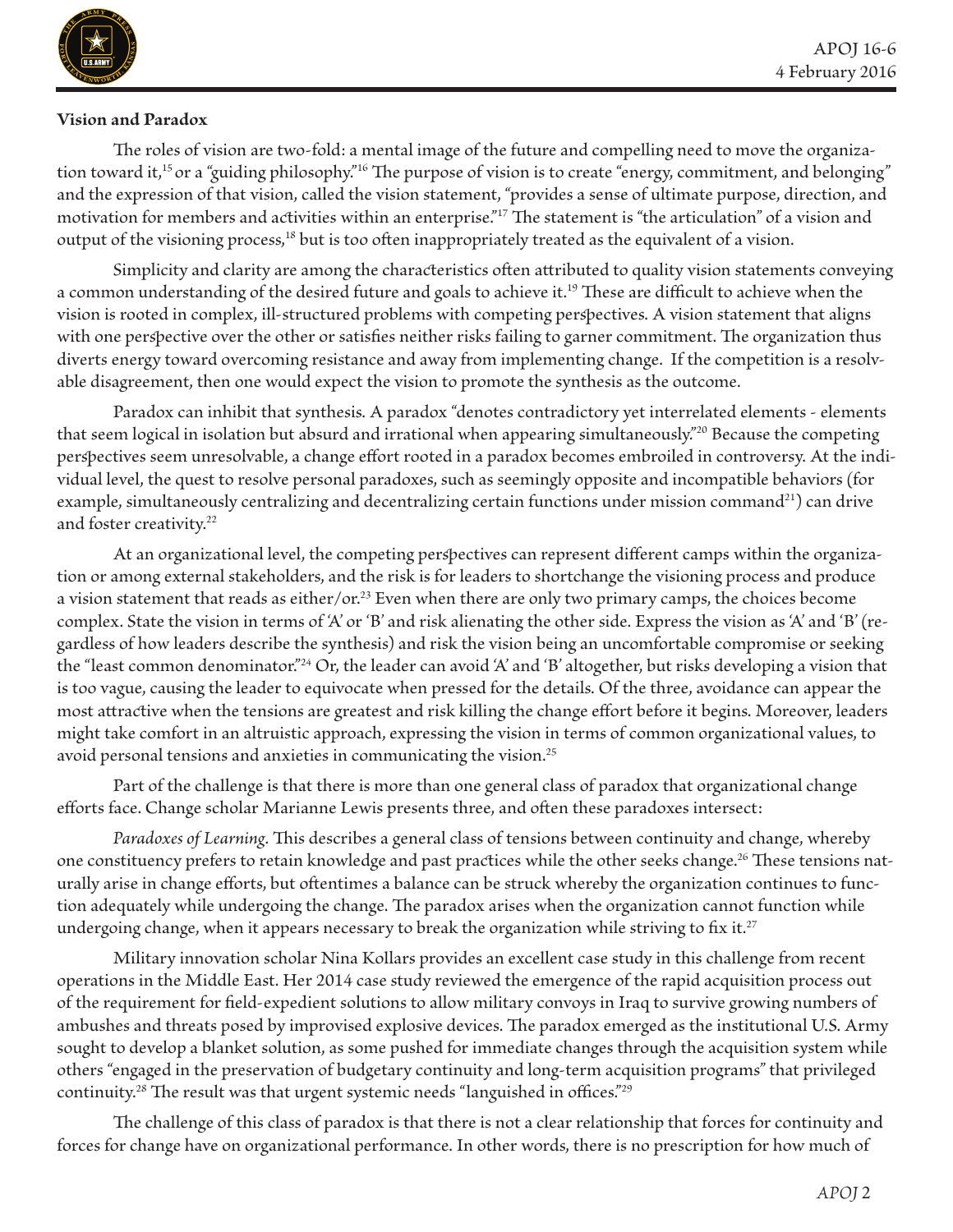

the organization needs to break in order for the whole organization to be fixed. Nor is it certain how change and continuity influence each other in the pursuit of change.<sup>30</sup> Business literature tends to focus on only one scenario, whereby the forces for change must prevail in some way lest the organization become stagnant. Therefore, in business literature, forces for continuity are merely sources of resistance to be overcome through aggressive engagement by change agents.31 While this scenario applies to the military, so too does the converse. For example, Kollars' work shows a lack of capacity to seek, discern, and share lessons can cause the urgency to change to become unclear, $32$  and thus a very real problem is overcoming organizational ambivalence. $33$ 

*Paradoxes of Organizing*. Some scholars suggest that the very act of organizing generates tension between control and flexibility.<sup>34</sup> For military organizations, the tensions can be described in several ways such as centralization and decentralization,<sup>35</sup> tight versus loose coupling,<sup>36</sup> and professional autonomy versus bureaucracy.<sup>37</sup> Change scholar John Kotter noted that organizations often evolve from greater flexibility in its early stages to ever-increasing control and stabilized structure over time, and the challenge for leaders is to seek the proper balance.<sup>38</sup> While bureaucracy is often demonized in the literature as a barrier to innovation, so-called 'adhocracy' can be equally damaging.39 The resulting tensions can sometimes pit extreme and emotionally-charged views against each other – of the potential for falling victim to dehumanizing and centralized administrative behavior<sup>40</sup> against anarchy on the other.<sup>41</sup>

Such paradoxes have a very complex middle ground regarding how much and where the variance within organizational behaviors reside. An organization may segment itself into multiple sub-organizations whereby one is tightly controlled and the other loosely, and the placement of the boundary presents an additional paradox. For example, the military services have divided themselves into conventional and special forces with separate cultural views toward innovation and change;<sup>42</sup> into operational and experimental units whereby innovations are encouraged but bounded;<sup>43</sup> and into core and peripheral mission areas that pre-determine priorities and interests.<sup>44</sup>

In a case study of the Army Air Corps' P-51 Mustang, Alan Haggerty and Roy Wood show the dangers of relying too heavily on a centralized acquisition system to spur innovative solutions. Rather, this stalwart aircraft of the Second World War was designed through "a combination of urgent warfighting need, intense industry competition, and freedom to draw on the intellectual forces of government, industry, and academia," yet did not stem from a "highly structured requirements generation process."<sup>45</sup> The difficulties of such processes can include risk aversion, rigidity, excessive oversight, and sacrificing "good enough" for perfection,<sup>46</sup> all potentially inimical to innovative thought.

Forty years later, the centrality of the program of record as the instrument for managing Army change spurs its own tensions. Programs of record are approved and funded line items in the defense budget and have embedded authorities for the expenditure of those funds.47 Our experiences with global teleconferences (e.g., councils of colonels) suggest that new ideas are too easily dismissed if the idea either competes with an existing program of record or does not yet have its own funding. While not all innovations must become programs of record, new ideas surfacing outside of the established innovative or experimental boundary of the organization have a longer and more difficult path toward becoming viable change efforts.

*Paradoxes of Belonging*. This involves matters of individual perspective versus the collective. Members show commitment to groups (including organizations) in three ways – emotional connection, a sense of obligation, or through cost-benefit analyses.<sup>48</sup> Groups leverage all three to recruit and sustain memberships. Meanwhile, individuals identify with and are connected to many groups (and to subgroups within groups): they often have to find balance among their commitments. The resulting paradoxes are many-fold, regarding differences between what organizations view as its preferred memberships (and its acceptable forms and degrees of commitment among its members) and what it actually does to sustain that membership. For example, the military espouses service as an avocation or 'calling' and asks its members (military and civilian) to show commitment intrinsically through a sense of obligation. However, it recognizes that extrinsic rewards are necessary to sustain a membership of the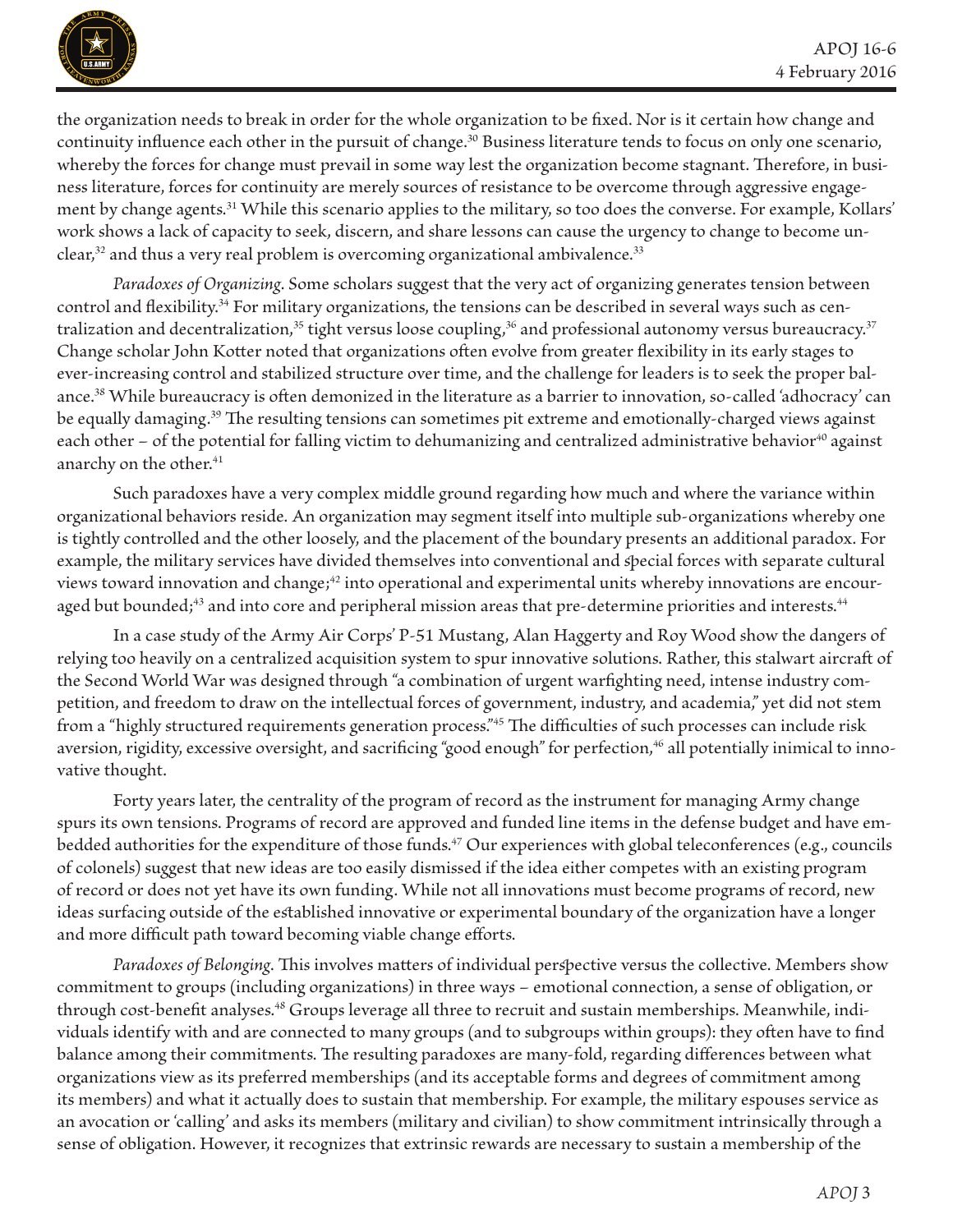

requisite size and capabilities to satisfy the overall mission.

The presence of paradox in complex, ill-structured problems means that not only must these tensions be confronted early, they may have to be confronted often. Before the ink dries on a change effort plan, adversaries have already adapted and the organization evolved. The shifting problem space can fuel internal criticism against the change effort and ultimately derail it. Thus, leaders must develop visions that synthesize and transcend the tensions so they avoid being too easily disrupted. Exercising vision to overcome complex, ill-structured problems requires "deep thinking." Embracing (i.e., "fully accept[ing] and 'liv[ing]'") both sides of the paradox allows adaptability as the very definition of the problem evolves. $49$ 

#### **Challenges of Innovation**

The desired outcome of fostering innovation is complex and is affected by different types of paradox. Defining innovation is the first challenge, as it is an overused and vague term.<sup>50</sup> Adam Grissom defines military innovation as a three-part phenomenon, as something that: (1) changes how military formations function in the field,  $(2)$  is significant in scope and impact, and  $(3)$  produces greater military effectiveness.<sup>51</sup> The 2015 Army Operating Concept's (TRADOC Pamphlet 525-3-1) description emphasizes the leader's role "of critical and creative thinking and the conversion of new ideas into valued outcomes. Innovation drives the development of new tools or methods that permit Army forces to anticipate future demands, stay ahead of determined enemies, and accomplish the mission."52

But the processes and behaviors that enact such 'conversions' differ according to what is being changed by the new ideas and where the changes are occurring. A useful taxonomy comes from military thought leader John Garstka who found that innovation occurs through interrelationships of five different types: (1) concept innovation, the development of new theories and operating philosophies that alter how military organizations employ capabilities to achieve a particular aim;<sup>53</sup> (2) people innovation, changing behaviors of organizational members;<sup>54</sup> (3) organization innovation, also known as structural change,<sup>55</sup> "[i]nvolves the creation of new organizations, business practices, ways of running organizations, or organizational behavior;"56 (4) process innovation, the "development of new tactics, techniques, and procedures;"57 and (5) technology innovation, involving technological capabilities that organizations use.<sup>58</sup> In Garstka's model, the latter four interlink as capabilities move from new idea to initial fielding. Thus, "innovations in one line of development often require innovations or changes in other lines of development."59

This clearly favors a top-down comprehensive approach to military innovation that pre-determines component efforts, possibly using DOTMLPF<sup>60</sup> as a basis or through a transformation campaign with distinct experimental lines of effort.61 The challenge for leaders is to craft vision statements that provide both the desired overall outcomes as well as how disparate efforts can cooperate and interoperate. As tensions arise between lines of effort, leaders must decisively engage and re-state the vision as needed before the overall transformation grinds to a halt.

Where the new idea becomes an innovation is also important.<sup>62</sup> Although successful field innovations are often celebrated as the desired model, they occur often out of necessity due to a threat environment,<sup>63</sup> and not all field innovations are good for the organization overall.<sup>64</sup> Screening processes (e.g., the aforementioned 'councils of colonels') should aid in elevating the right new ideas for generalization across the enterprise level. However, the same paradoxes affecting the expression of the enterprise vision also provide ready ability to bureaucratically deny opportunities to explore new ideas. Why generalize it? Is it redundant with existing activities? If not, where will the resources come from? Which other parts of the enterprise would have to change in kind?

### **Implications for Visionary Leadership**

The nexus of vision and innovation should cause the enterprise to answer these four questions through deliberation of the idea's merits and not via a quick relegation to the rejection pile. Vision statements, built for simplicity and clarity, are insufficient because they only communicate the essential components of the guiding philosophy,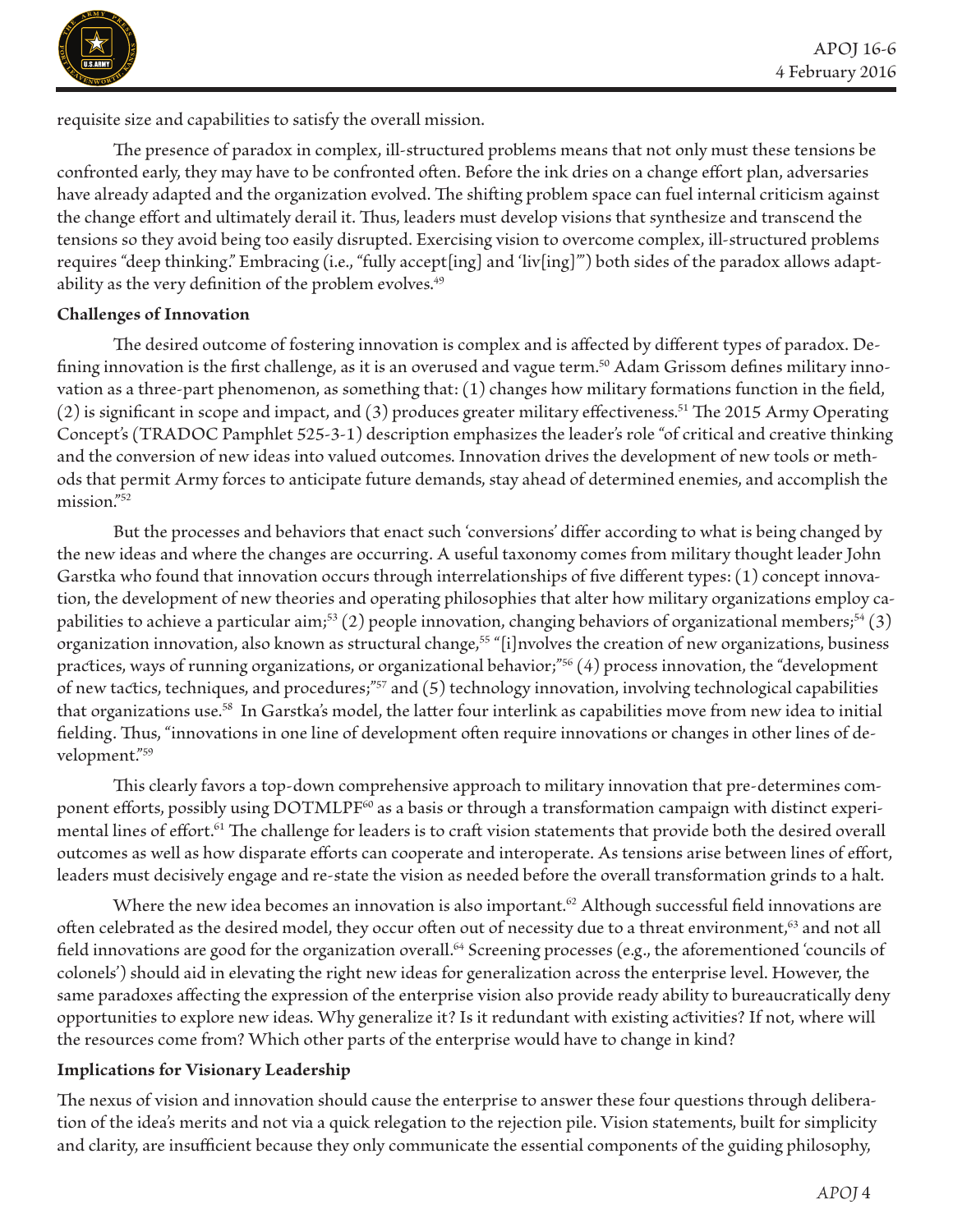

one that has been reduced in form. Solving this problem means getting beyond the vision statement and focusing on the more complex and comprehensive mental image underlying it.

The guiding philosophy and mental image must be expressed must incorporate a guiding philosophy that provides intent and direction for the enterprise to engage with new ideas, rather than leave it to the bureaucratic processes to figure out. The philosophy answers the question of continuity versus change, of where is change to be fostered and what continuity is critical. It answers the question of handling redundancies, which may or may not be undesirable! If a new idea competes with an existing program, the vision must help guide when that is considered OK and when not. It also helps with understanding the degree to which solutions must be pre-determined and comprehensive across all lines of innovation, and when and how new (especially disruptive) ideas should be pulled forward.

If fostering innovation is the goal, a single overarching guiding philosophy that applies to all possible change efforts will not work. Each strategic issue driving military innovation is different in how it enacts the paradoxes of vision, and how it poses questions for senior leaders to answer with innovative solutions. The guiding philosophy has to be specific to the change effort, with sufficient guidance for leaders within the enterprise to enable the right and best new ideas to help guide the organization toward the vision. This way, the enterprise anticipates, embraces, and critically evaluates new ideas as they come forth.

This is not easy. Organizations are attuned toward vision statements with the right sound bite. Full visions require significant energy and reflection, whereby the paradoxes are confronted, synthesized, and turned into useful strategic direction that helps organizations make sense of the many good ideas surfacing from individuals, and encourage rather than discourage innovation. It requires that we pay much more attention to what goes into the vision statement, rather than rely on the vision statement alone. Leaders should anticipate potential tensions and issue guidance on how to navigate them as part of rolling out a transformation campaign.

The U.S. Army, like the other armed services, is pursuing its own vision that should align with the DII such that "our vision of the future must drive change to ensure that Army forces are prepared to prevent conflict, shape the security environment, and win wars."<sup>65</sup> But as former Secretary of the Army John McHugh offered in reflection during his last keynote speech, "In life—especially in the Pentagon—vision and ideas give way to priorities and realities."66 This presents the ultimate paradox facing any leader, how to pursue long-term goals while being pushed toward addressing only the here and now. Overcoming this paradox is simple but not easy. It requires that leaders at all levels exhibit the skills to craft a vision, the leadership to encourage members to pursue that vision, and the perseverance to see it through.

*Dr. Thomas P. Galvin is currently Professor of Leadership Studies in the Department of Command, Leadership, and Management at the U.S. Army War College. He earned his Doctor of Education in Human and Organizational Learning from The George Washington University and has published several articles on organizational change, identity transition, and military professionalism. He is currently writing books on strategic communication campaigns and defense management.*

*Charles D. Allen is professor of leadership and cultural studies in the Department of Command, Leadership, and Management at the U.S. Army War College, Carlisle Barracks, PA. He holds a B.S. from the U.S. Military Academy, an M.S. from Georgia Tech, an MMAS from the School of Advanced Military Studies, and a masters in strategic studies from the U.S. Army War College. He was the U.S. Army War College principal staff officer and member of the community of practice for the 2011 Army Profession Campaign.*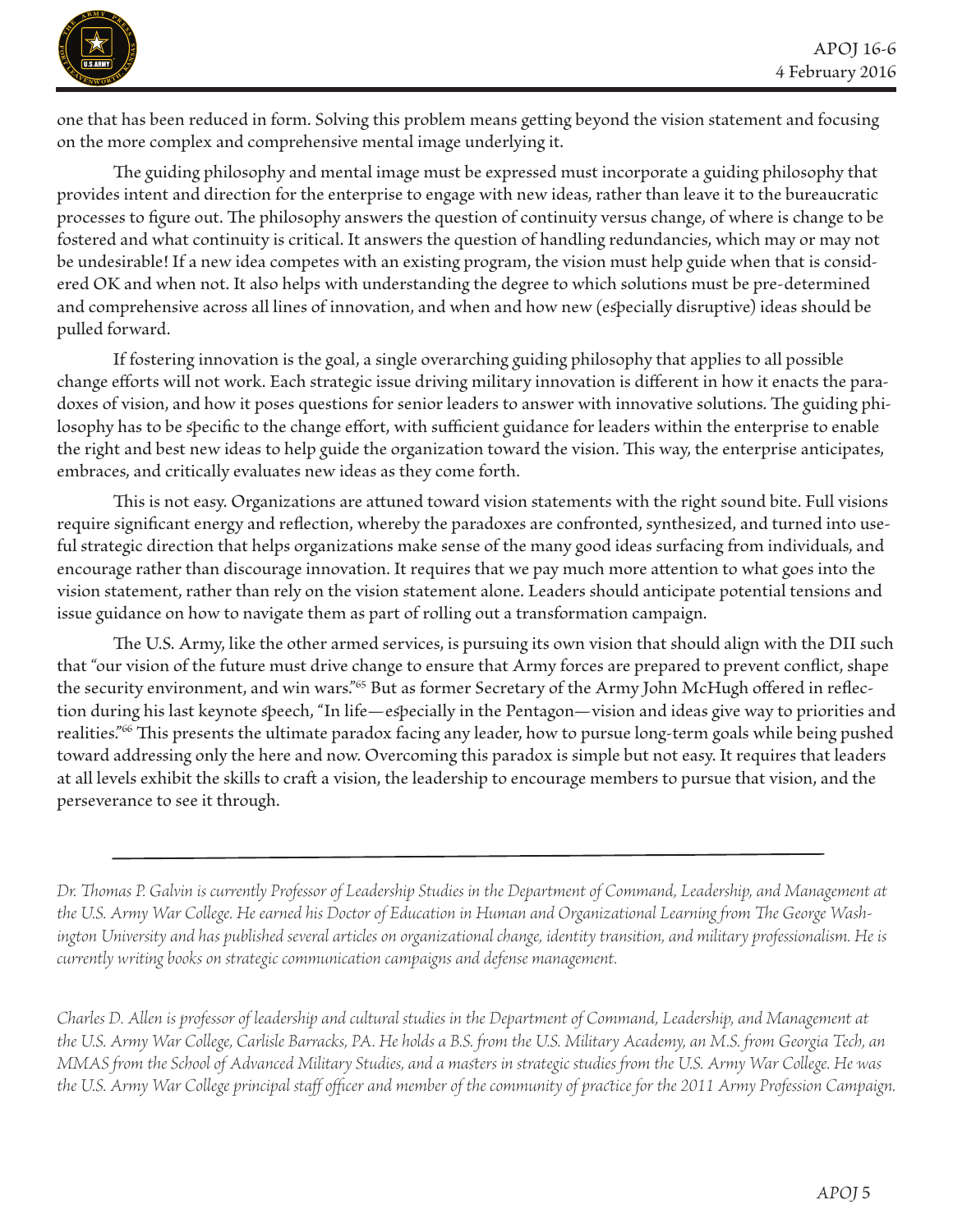

# **NOTES**

1. Ash Carter, Secretary of Defense, Budget Request 2015, submitted to the Senate Armed Services Committee, 3 March 2015, accessed 28 May 2015, http://www.armed-services.senate.gov/imo/media/doc/Carter\_03-03-15.pdf.

2. John P. Kotter, *Leading Change*, 1st Ed. (Cambridge, MA: Harvard University Press, 1996), 72.

3. Andrew H. Van de Ven and Marshall S. Poole, "Explaining Development and Change in Organizations," *Academy of Management Review* 20(3) ( July 1995): 520.

4. Lotte S. Lüscher and Marianne W. Lewis, "Organizational Change and Managerial Sensemaking: Working Through Paradox," *Academy of Management Journal* 51(2) (2008): 229.

5. Andrew Hill, "Military Innovation and Military Culture," *Parameters* 45(1) (Spring 2015): 93.

6. For example, see U.S. Army, "Army Diversity Goals," accessed 14 January 2016, http://www.armydiversity.army.mil/ adoGoals/.

7. Samuel P. Huntington, *The Soldier and the State: The Theory and Politics of Civil-Military Relations*, 2nd Ed. (Cambridge, MA: Harvard University Press, 1985), 2-3.

8. Irving Smith III, "Why Black Officers Still Fail," *Parameters* 40(3) (Autumn 2010): 32-47.

9. Marianne W. Lewis, "Exploring Paradox: Toward a More Comprehensive Guide," *Academy of Management Review* 25(4) (2000): 762.

10. U.S. Army Training and Doctrine Command, *The United States Army Operating Concept 2020-2040: Win in a Complex World* (Washington, DC: GPO, 31 October 2014), 22, accessed 30 November 2015, http://www.tradoc.army.mil/ tpubs/pams/TP525-3-1.pdf. Hereafter "AOC"

11. Thomas M. Williams, "Understanding Innovation," *Military Review*, 89(4) ( July/August 2009): 60.

12. Hill, "Military Innovation," 85-86.

13. Nina Kollars, "Military Innovation's Dialectic: Gun Trucks and Rapid Acquisition," *Security Studies* 23(4) (2014): 791, doi: 10.1080/09636412.2014.965000.

14. W. Warner Burke, "A Perspective on the Field of Organization Development and Change: The Zeigarnik Effect," *The Journal of Applied Behavioral Science* 47(2) (2011): 143.

15. Kotter, Leading Change, 68. Also Peter M. Senge, *The Fifth Discipline: The Art & Practice of the Learning Organization*, Revised Ed. (New York: Doubleday, 2006), 9.

16. Industrial College of the Armed Forces, *Strategic Leadership and Decision Making: Preparing Senior Executives for the 21st Century* (Washington, DC: National Defense University Press, 1997), 332.

17. Charles D. Allen, "Vision," in Stephen J. Gerras (Ed.), *Strategic Leadership Primer*, 3rd Ed. (Carlisle, PA: School of Strategic Landpower, 2010), 21.

18. James R. Lucas, "Anatomy of a Vision Statement," *Management Review* 87(2) (February 1998): 26.

19. Kotter, *Leading Change*, 85.

20. Lewis, "Exploring Paradox," 760.

21. U.S. Department of the Army, *Mission Command*, Army Doctrinal Publication 6-0 (Washington, DC: GPO, 17 May 2012), 9.

22. James R. Lucas, *Broaden the Vision and Narrow the Focus: Managing in a World of Paradox* (Westport, CT: Praeger, 2006), 4-6.

23. Lewis, "Exploring Paradox," 760.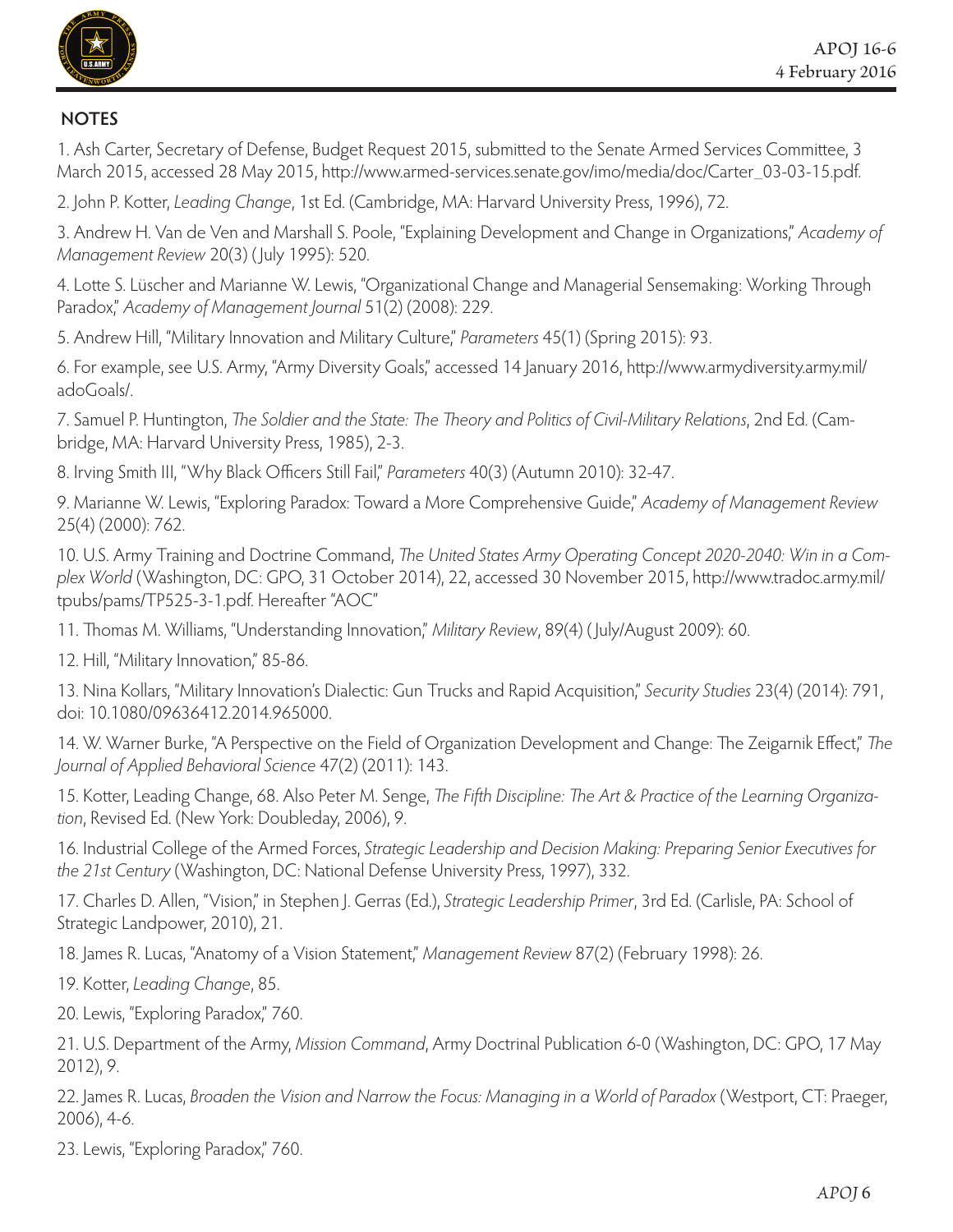

24. Lucas, *Broaden the Vision*, 4-6.

25. Lewis, "Exploring Paradox," 763.

26. Ibid., 765.

27. Thomas P. Galvin and Lance Clark, *Beyond Kotter's 'Leading Change': A Broad Perspective on Organizational Change for Senior US Military Leaders*, 1st Ed. (Carlisle, PA: Strategic Studies Institute, 2015), 6.

28. Kollars, "Dialectic," 789.

29. Ibid., 809.

30. Saboohi Nasim & Sushil, "Revisiting Organizational Change: Exploring the Paradox of Managing Continuity and Change," *Journal of Change Management* 11(2) ( June 2011), 199-202.

31. Kotter, *Leading Change*, 112-114.

32. Kollars, "Dialectic," 812.

33. Sandy Kristin Piderit, "Rethinking Resistance and Recognizing Ambivalence: A Multidimensional View of Attitudes Toward an Organizational Change," *Academy of Management Review* 25(4) (October 2000): 787-789.

34. Daniel R. Denison, Robert Hooijberg, and Robert E. Quinn, "Paradox and Performance: Toward a Theory of Behavioral Complexity in Managerial Leadership," *Organization Science* 6(5) (September/October, 1995): 527.

35. Although often expressed as centralized control plus decentralized execution, this is a variant of centralized versus decentralized control. See Michael Kometer, "The Strategy of Control: Centralized vs. Decentralized Control of U.S. Airpower," *Defense Studies* 3(2) ( June 2003): 36-63, especially 37-38.

36. J. Douglas Orton and Karl E. Weick, "Loosely Coupled Systems: A Reconceptualization," *The Academy of Management Review* 15(2) (April 1990): 203-223.

37. Don M. Snider, "The U.S. Army as a Profession," in Don M. Snider and Lloyd J. Matthews (Eds.), *The Future of the Army Profession*, 2nd Ed. (Boston: McGraw-Hill, 2005), 14.

38. John P. Kotter, *XLR8: Accelerate* (Cambridge, MA: Harvard University Press, 2014), Chapters 1 and 2.

39. Stuart W. Bowen, Jr., "No More Adhocracies: Reforming the Management of Stabilization and Reconstruction Operations," *PRISM* 3(2) (March 2012): 3-18.

40. Herbert A. Simon, *Administrative Behavior: A Study of Decision-Making Processes in Administrative Organizations*, 4th ed. (New York: Free Press, 1997).

41. Orton and Weick, "Loosely Coupled."

42. Tae Hea Nahm, "Team Culture: Special Forces vs. Conventional Forces," *The Startup Journey* (26 May 2013), accessed 23 November 2015, http://workingwiththn.blogspot.com/2013/05/team-culture-special-forces-vs.html; and Thom Shanker, "Army Will Reshape Training, with Lessons with Special Forces," New York Times On-Line (2 May 2012), accessed 23 November 2015, http://www.nytimes.com/2012/05/03/us/politics/odierno-seeks-to-reshape-training-anddeployment-for-soldiers.html?pagewanted=all&\_r=0.

43. For example, "The 4th Infantry Division was subsequently tasked with leading the Army as the "Digitization Division" in the Advanced Warfighting Experiment (AWE)," from "4th Infantry Division," GlobalSecurity.org (n.d.), accessed 23 November 2015, http://www.globalsecurity.org/military/agency/army/4id.htm; and Joint Forces Command's J9 Joint Concept Development and Experimentation Directorate.

44. John H. Davis, *Theater Airborne Reconnaissance: A Peripheral Military Mission's Innovation*, Doctoral Dissertation (The George Washington University: ProQuest Dissertations, 2007), 3-4.